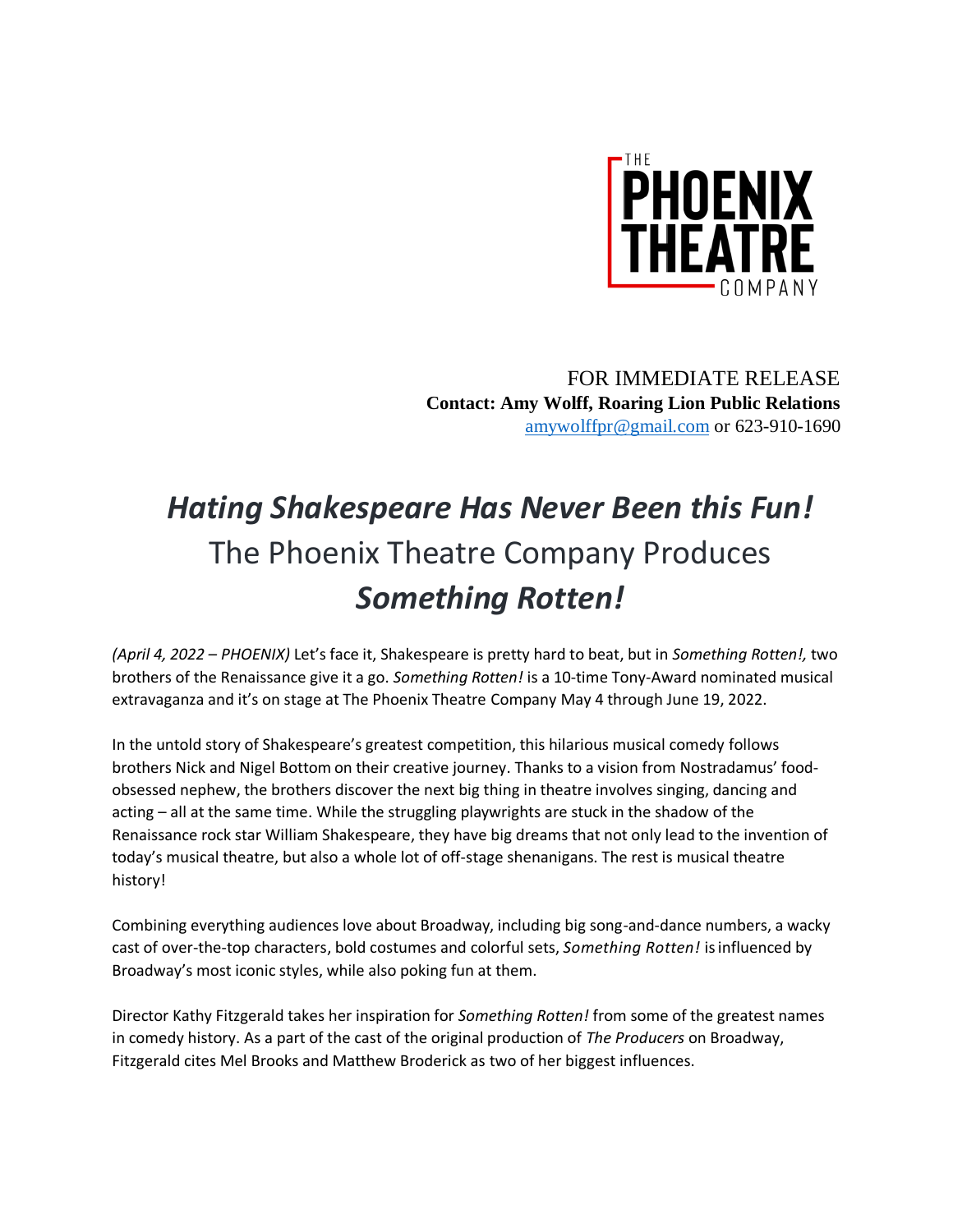"Everything about this show is just a little bit tilted," said Fitzgerald. "Everyone has these big, wild, totally unrealistic dreams of greatness and that's where the comedy lives. When I first saw this musical, some of my closest friends were in the cast. It felt like a party on stage every night. You could tell how much fun they were having, and I wanted to recreate that feeling at The Phoenix Theatre Company. I want the audience to sense the chemistry of this great cast and to embrace that the characters are all totally out of their minds."

In addition to Fitzgerald's vision, choreographer Eric Sciotto, who worked on both the Broadway and touring productions of *Something Rotten!,* will bring a fresh take to the dance numbers in this production thanks to his deep knowledge of the material.

Songs like, "Welcome to the Renaissance" and "Hard to be the Bard," offer a delightfully wacky take on history. Audiences will love revisiting everything from Renaissance fashions to Shakespeare's legacy through this hilarious lens.

The professional cast has many familiar faces to The Phoenix Theatre Company audiences, including: Toby Yatso as William Shakespeare, Jonathan Shew as Nick Bottom, Sarah Ambrose as Portia, D. Scott Withers as Brother Jeremiah, Matravius Avent as Nigel Bottom, Kathy Fitzgerald as Nostradamus, Hayley Cassity as Bea, along with cast members Jonathan Duvelson, Devin Neilson, Cameron Holzman, Brandon Brown, Ryan Ardelt, Tony Blosser, Jacqueline Brecker, Sarah Wiechman, Derek Luscutoff, Katie Jurich, Tarnim Bybee, Alex Crossland, Aidan Lutton, Abbi Cavanaugh, Daniel Bargen, Cameron Eggers, Katie Calderone and Stephanie Funk.

Tickets for *Something Rotten!* are on sale now and start at just \$44. To purchase by phone, call (602) 254-2151 or visit [www.phoenixtheatre.com.](http://www.phoenixtheatre.com/)

At The Phoenix Theatre Company, masks are strongly encouraged. Seating is not socially distanced. Safety protocols will continue to be updated to ensure patron and staff comfort and wellbeing throughout the ongoing global pandemic. To provide patrons who would feel more comfortable in a fully masked and vaccinated environment with an opportunity to attend productions, the theatre has designated the following performances of *Something Rotten!* as "Mask and Vaccination Required." Those performances are Saturday, May 28 at 2 p.m. and 7:30 p.m.; Saturday, June 4 at 2 p.m. and 7:30 p.m.; and Thursday, June 16 at 7:30 p.m.

During these performances, masks and vaccines will be required for all patrons and staff in the lobby and theatres unless actively eating/drinking. No food or beverages will be allowed in the theatres and patrons must show proof of vaccination at their time of entry into the theatre with their valid ticket. "Fully vaccinated" means the performance date must be at least 14 days after the second dose of a twodose COVID-19 vaccine, or at least 14 days after a single-dose COVID-19 vaccine.

Exceptions are being made for children under 12 and people with a medical condition or closely held religious belief that prevents vaccination. These guests must provide proof of a negative COVID-19 PCR test taken within 72 hours of the performance start time, or a negative COVID-19 antigen test taken within six hours of the performance start time.